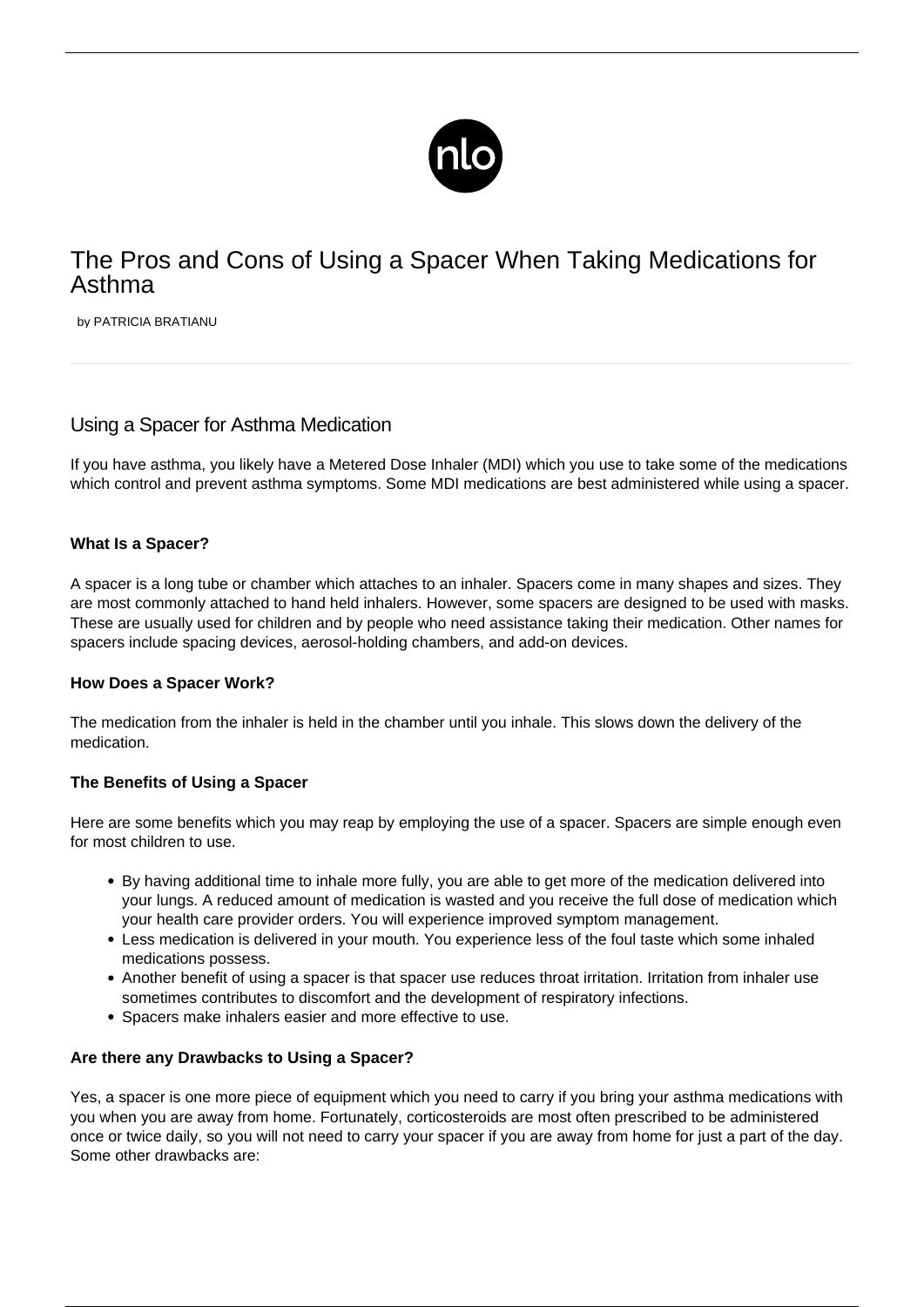- You need to learn how to use your spacer correctly.
- Spacers need to be kept clean.
- Not all asthma MDI medications are designed to be delivered via a spacer.
- If you have arthritis or other problems with your hands, shakiness, or coordination difficulties, you may find using a spacer is more difficult than simply using the MDI without one.

Most people find spacers simple to use. They consider the challenges minor when compared with the benefits which spacers provide.

Next Page: How Do I Know If I Need a Spacer and How to Use a Spacer

## **How Do I Know If I Need a Spacer?**

If your [medication](/parents-guide-to-asthma-medications/) is best delivered with a spacer, it is likely that one will be provided for you when you pick up your initial prescription of a medication. If you have inhalers which you have been using for an extended period of time, or if you are unsure of whether or not you need a spacer for a particular medication, ask your pharmacist or doctor. Only use a spacer if your health care professional has instructed you to. Spacers are recommended when using inhaled corticosteroids and some other asthma medications.

## **How do I use a Spacer?**

- 1. Gather your equipment. You need your MDI and the spacer.
- 2. Vigorously shake your inhaler.
- 3. Remove the caps from your inhaler and spacer. (Not all spacers have caps.)
- 4. Attach the inhaler to the spacer.
- 5. Exhale.
- 6. Place the mouthpiece of the spacer between your teeth. Close your lips around the spacer.
- 7. Press the top of your inhaler.
- 8. Slowly, take a long deep breath in. Some spacers have a feature on them which makes a whistling sound if you breathe in too rapidly. Slow your breath down if needed.
- 9. Count to 10 mentally, while holding your breath. (Try saying 1 alligator, 2 alligator, etc mentally up to 10 if you are unsure how long 10 seconds is.) If you are unable to hold your breath for 10 seconds, simply hold it for as long as you can.
- 10. Exhale.
- 11. If you are to take more than one puff of the medication, repeat the procedure.

#### **How to Keep Your Spacer Clean**

Follow the instructions which the spacer manufacturer provides on the package insert. Here are some general guidelines which most manufacturers recommend.

- Remove the inhaler from the spacer.
- Take the spacer apart.
- Rinse the spacer in warm water. Move any movable parts while you are rinsing the spacer.
- Place the spacer on paper towel or rack.
- Allow the spacer to air dry.
- When it is completely dry, put the spacer back together.

#### **Safe Use of Spacers**

Here are some tips which will help you to safely obtain maximum benefits from your spacer.

Follow the manufacturer's recommendations for using and caring for the spacer. Keep the product insert